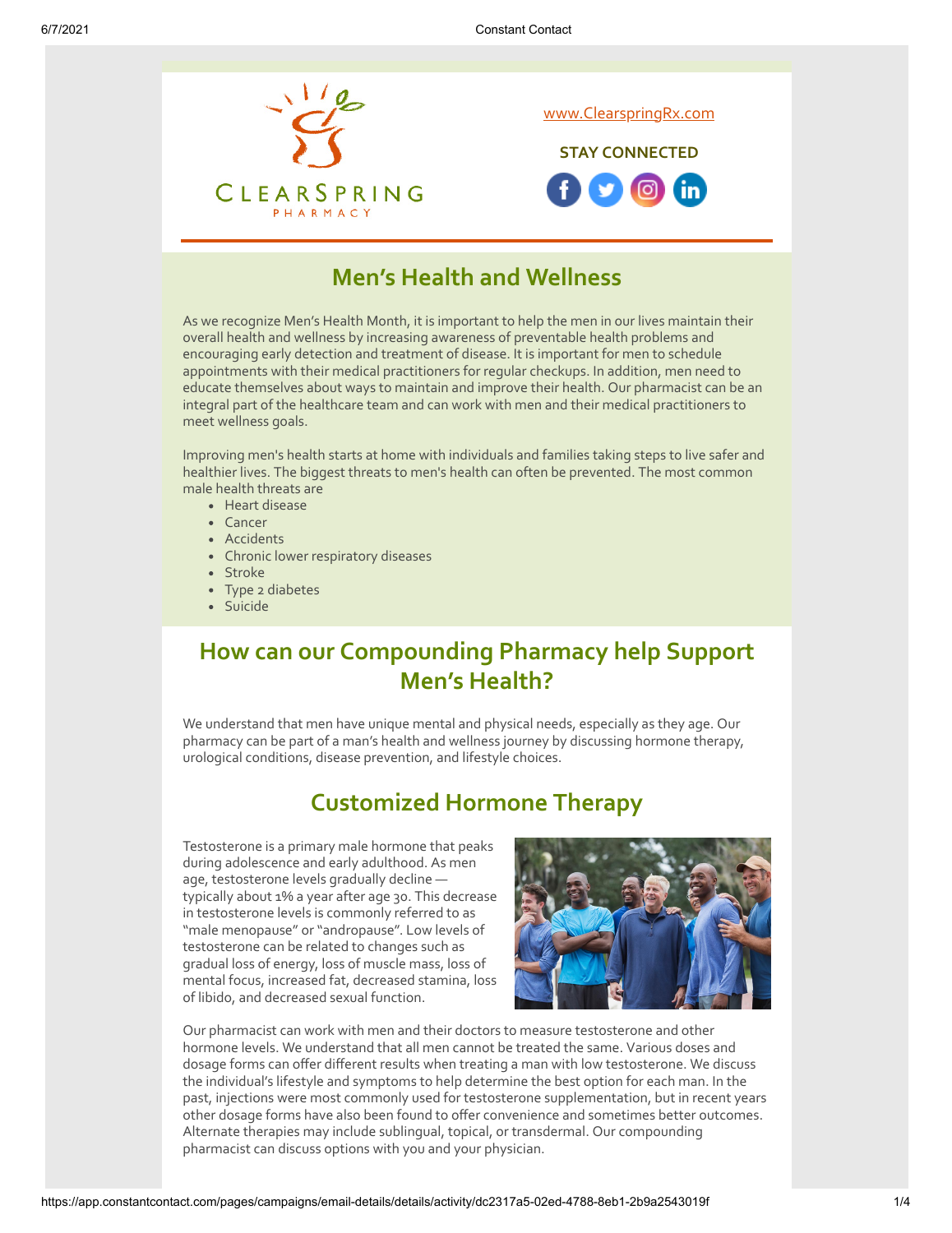# **Nutritional Supplements**

In general, people do not obtain all the nutrients they need through the foods that they eat, so taking quality nutritional supplements can help to improve overall wellness. Some supplements are specifically beneficial for men.

Studies have shown that men with low testosterone levels could benefit from supplementing with magnesium, vitamin D, and zinc. Low levels of these nutrients strongly correlate with testosterone levels. Our pharmacy carries high-quality nutritional supplements and can help you determine which supplements may be beneficial for you.

[Biological Trace Elements Research, 140\(1\), 18–23.](https://doi.org/10.1007/s12011-010-8676-3) European Journal of Endocrinology, 166(1), 77-85. [Nutrition. 1996 May;12\(5\):344-8.](https://www.sciencedirect.com/science/article/abs/pii/S089990079680058X?via%3Dihub)

# **Lifestyle Choices**

Understanding health risks is one thing; taking action to reduce these risks is another. Make healthy living a part of your daily routine and consider following healthy lifestyle choices.

- Do not smoke and avoid exposure to secondhand smoke. Ask us about options for smoking cessation.
- Eat a healthy diet and maintain a healthy weight.
- Manage high cholesterol and high blood pressure and keep your blood sugar under control. Our pharmacist can help.
- Include physical activity in your daily routine.
- Get enough sleep. Insufficient sleep is associated with several chronic diseases and conditions, such as diabetes, cardiovascular disease, obesity, and depression.
- Limit alcohol.
- Manage stress. Ask us about adrenal support.
- Minimize exposure to chemicals and outdoor air pollution.
- Take early detection seriously and get regular health screenings.

*Our compounding pharmacist will work together with each man and his physician to customize a treatment plan to help improve the health of the men in your life! Ask our pharmacist how we can help.*

## **Are You Being Steered Away from Your Pharmacy of Choice?**

Have you felt pressured by your health insurance company or pharmacy benefit manager (PBM) to utilize a pharmacy of their choosing rather than your own choosing? Maybe you have received calls from a PBM such as Caremark, Express Scripts, or Optum after filling a prescription telling you that you could save money if you utilized a specific big box chain pharmacy or get your drugs via mail order. Or perhaps you have been told your pharmacy of choice is no longer in your pharmacy network. What you have experienced is called steering, and Fight4Rx wants to hear about your experiences and assist you.

Fight4Rx has created resources that you can use to fight back against this practice by informing your insurance company, regulatory agencies, and elected officials to alert them of these practices and ask for action to remedy them.

You can **[customize your own letter](https://p2a.co/4cLjkmv)** to share your own experiences. Simply answer a few questions and this tool will generate a **[personalized letter](https://p2a.co/4cLjkmv)** for you.

Your voice is powerful and sharing your personal stories illustrates the need for action by policymakers and employers and insurance companies to ensure decisions regarding health care remain in the hands of patients, not insurance companies or PBM middlemen.

**[Please share your story today](https://p2a.co/4cLjkmv)**, and please help alert others to the resources available by sharing this information with your friends and contacts through email and social media.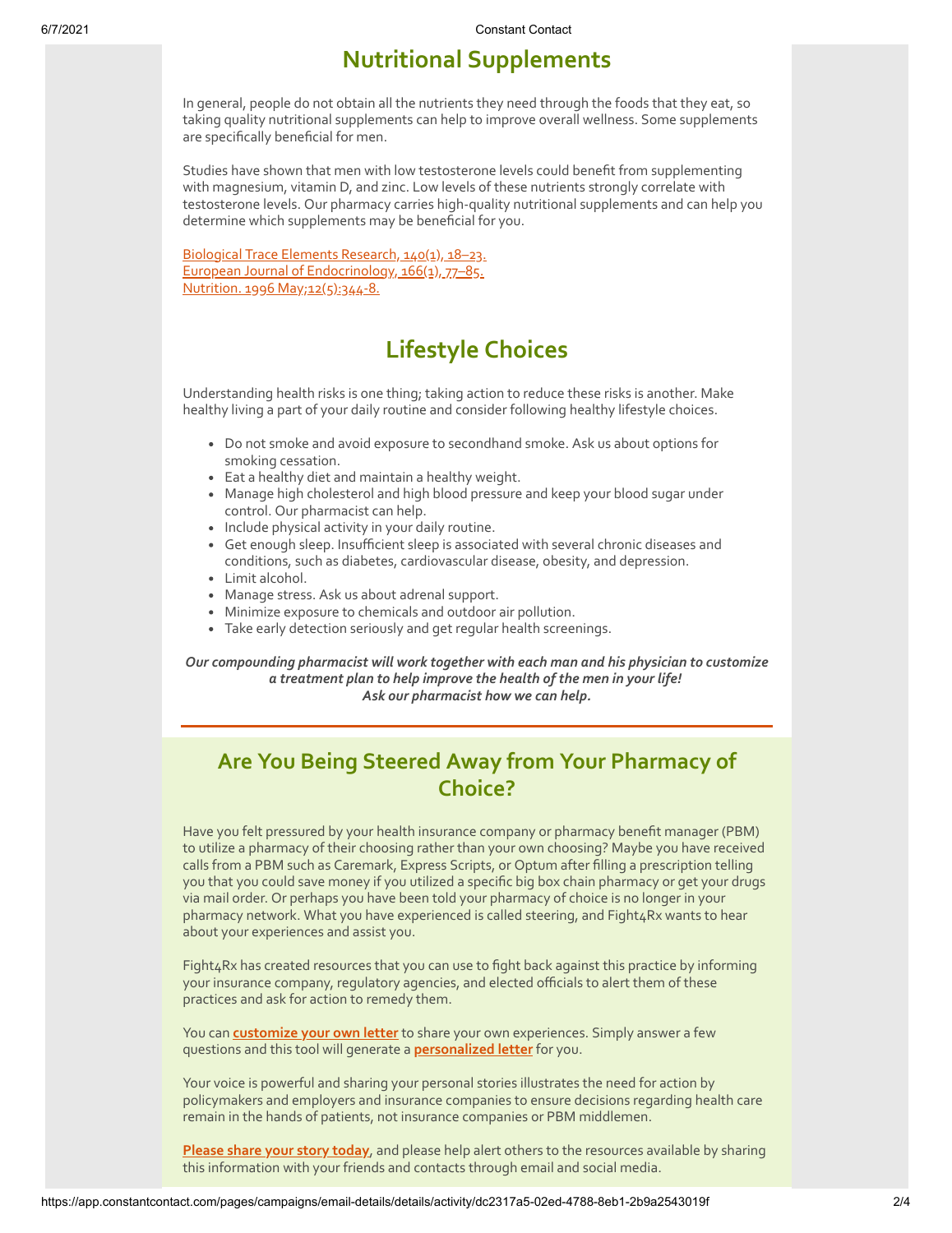**Visit our website for the latest information about COVID-19 Testing and Vaccinations at ClearSpring Pharmacy.**

**[LEARN MORE](https://clearspringrx.com/covid-19.php)**

# **Have you been laid-off or furloughed due to COVID-19?**

If you are having trouble paying for your cash compounded prescriptions at this time, please speak to one of our professional staff members to find out how we can help you. We do not want you to discontinue or alter your medication regiment due to financial hardship. *We can help!*

Be sure to follow [@ClearspringPharmacy](https://www.instagram.com/clearspringpharmacy/) on Instagram to keep up with the latest happenings at the pharmacy and important health information!



## **Download our App**

ClearSpring mobileRx app allows you to refill prescriptions on your mobile device at your convenience. You can refill multiple prescriptions on a mobile device by entering your prescription numbers, scanning the barcode on the prescription bottles or using your Patient Profile. [LEARN MORE](https://clearspringrx.com/app.php)





### **Two-Way Text Communication**

At ClearSpring Pharmacy, we now offer two-way text communication where we can communicate conveniently about your prescription, refill status, insurance, etc. Ask your pharmacist for details.



**Littleton** 8031 Southpark Circle, Suite B Littleton, CO 80120 **303.707.1500 (phone) 303.707.1717 (fax)**

> **[Shop our Littleton](https://www.pointy.com/shops/usa/colorado/littleton/clearspring-pharmacy-littleton?utm_source=+Patient+Newsletter+-+July+2018&utm_campaign=Patient+-+July+2018&utm_medium=email) Location**



**Cherry Creek** 201 University Blvd. #105 Denver, CO 80206 **303.333.2010 (phone) 303.333.2208 (fax)**



https://app.constantcontact.com/pages/campaigns/email-details/details/activity/dc2317a5-02ed-4788-8eb1-2b9a2543019f 3/4